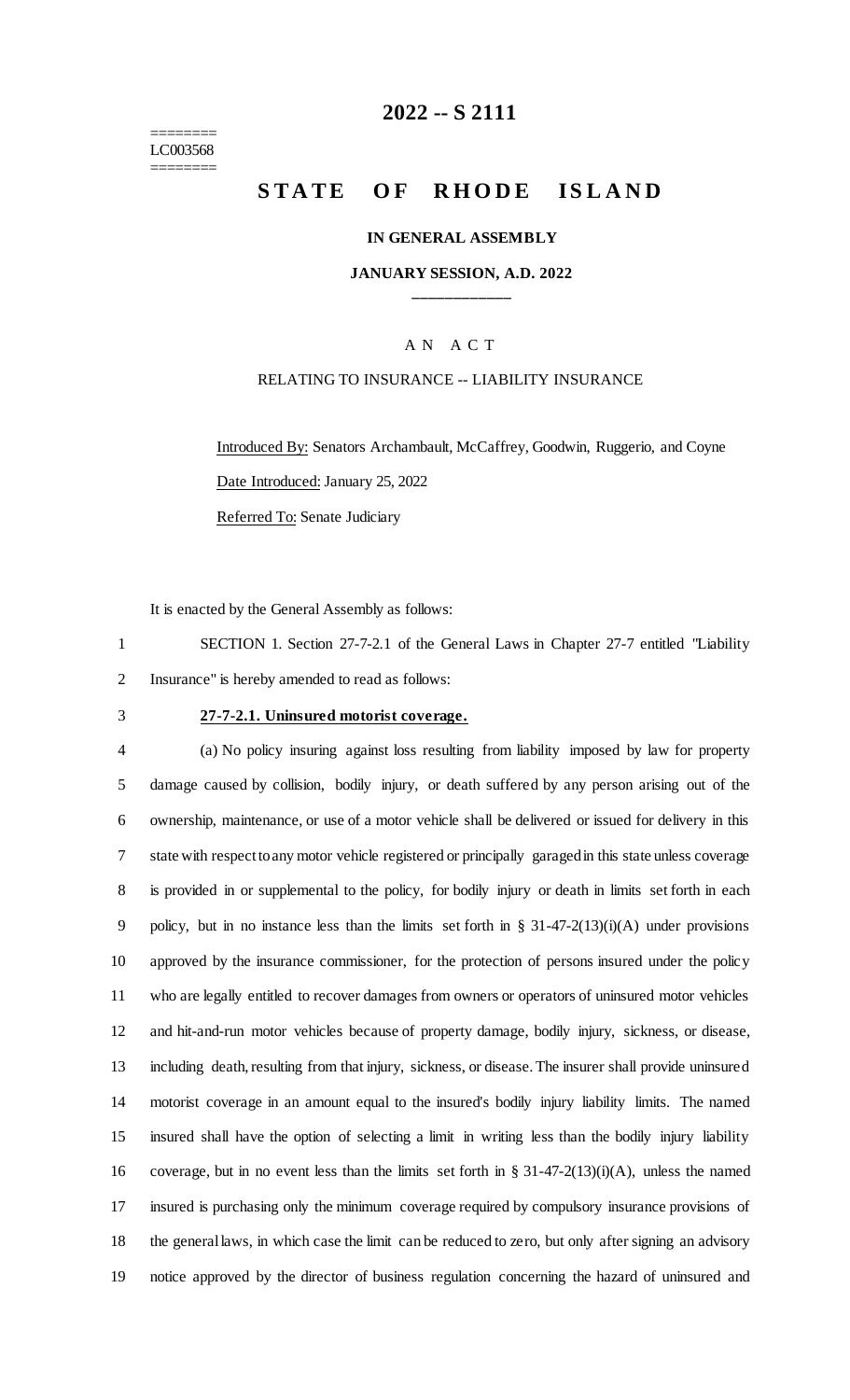underinsured motorists. That coverage shall also apply in the case of a responsible party whose liability insurance carrier was insolvent at the time of the accident or became insolvent subsequent to the accident.

 (b) Notwithstanding the provisions of subsection (a), the named insured shall have the option to reject, in writing, uninsured motorist coverage for loss resulting from damage to property. If the named insured has collision coverage for property damage to his or her vehicle, then no coverage for uninsured motorist property damage shall be required unless the insured at his or her option chooses to purchase that coverage.

(c) For the purposes of this section:

 (1) "Policy insuring against loss" means a policy that provides primary coverage for the insured motor vehicle; and

 (2) "Property damage" means injury to or destruction of the insured vehicle, including its loss of use and any property, excluding business property, owned by the insured while contained in the insured vehicle.

 (d) After the selection of limits by the named insured or the exercise of the right to reject that portion of the coverage that applies to property damage, the insurer or any affiliated insurer shall be required to notify the policyholder, in any renewal, reinstatement, substitute, amended, altered, modified, transfer, or replacement policy, as to the availability of that coverage or optional limits. The insured may, subject to the limitations expressed in this chapter, make a written request for higher limits, newly added coverage, or coverage more extensive than that provided on a prior policy.

 (e) Property damage caused by collision shall be subject to a two hundred dollar (\$200) deductible per claim unless otherwise agreed. Any claim submitted under the property damage portion of this section must include the name, address, and other means of identification to establish that the at-fault operator is without insurance. The rate for this coverage will be established as a percentage of the existing base collision insurance rate as utilized by the majority of companies, to be determined by the insurance commissioner.

 (f) Whenever, through subrogation, an insurance company or its insurance producer collects a casualty loss from a third party, that company or insurance producer shall, from the funds collected, first pay to the insured the deductible portion of the casualty loss less the prorated share of subrogation expense and only after this retain any funds in excess of the deductible portion of the recovery.

 (g) For the purposes of this section "uninsured motorist" shall include an underinsured motorist. An "underinsured motorist" is the owner or operator of a motor vehicle who carries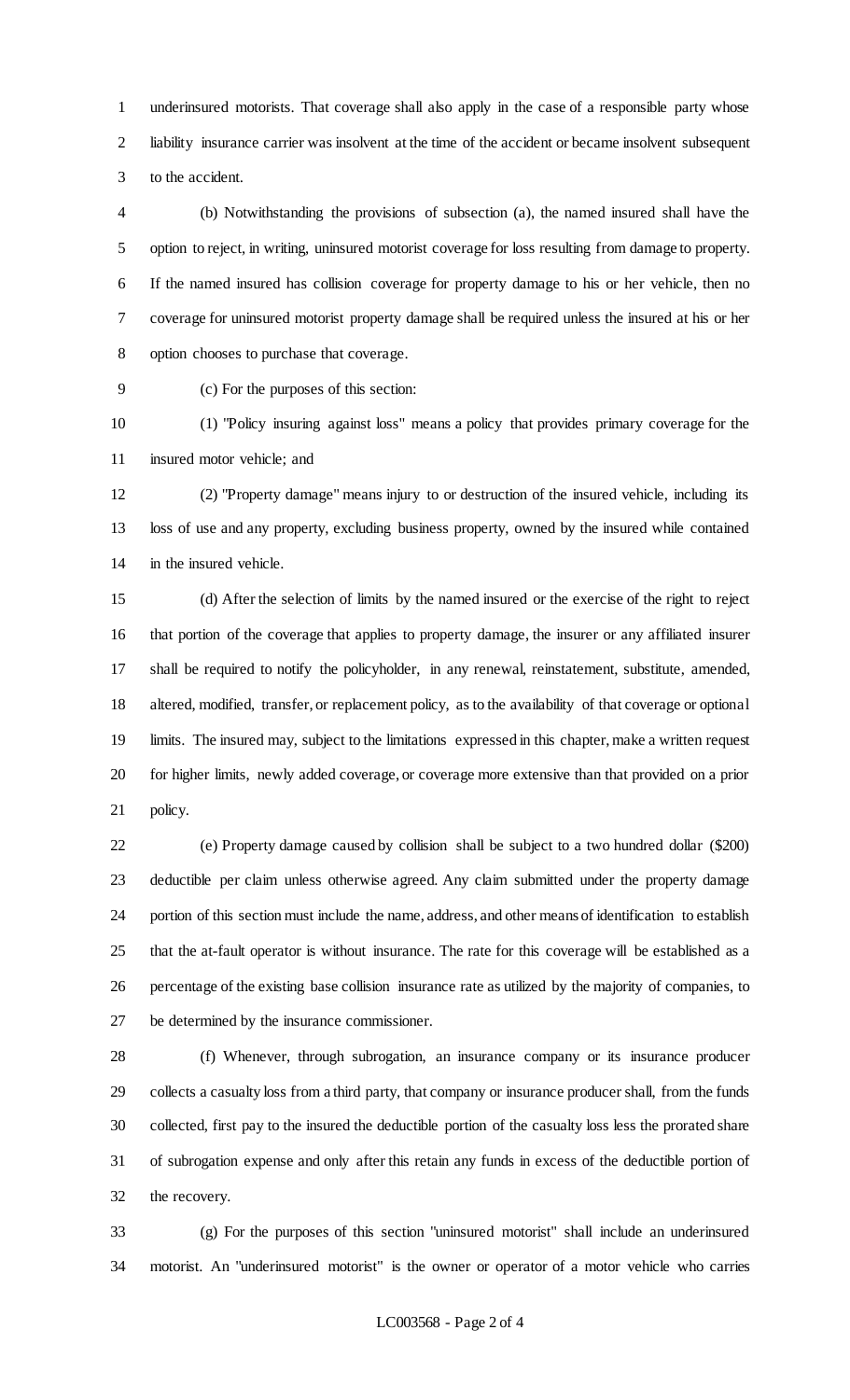automobile liability insurance with coverage in an amount less than the limits or damages that persons insured pursuant to this section are legally entitled to recover because of bodily injury, sickness, or disease, including death, resulting from that injury, sickness, or disease.

 (h) A person entitled to recover damages pursuant to this section shall not be required to make a claim against or bring an action against the uninsured or underinsured tortfeasor as a prerequisite to recover damages from the insurer providing coverage pursuant to this section. In the event that the person entitled to recover against an underinsured motorist recovers from the insurer providing coverage pursuant to this section, that insurer shall be entitled to subrogation rights against the underinsured motorist and his or her insurance carrier. Release of the tortfeasor with the consent of the company providing the underinsured coverage shall not extinguish or bar the claim of the insured against the underinsurance carrier regardless of whether the claim has been liquidated.

13 (i) Whenever an insured has  $\frac{\text{paid two (2) one}}{\text{one}}$  or more separate premiums for motor vehicles and has uninsured motorists' coverage for those motor vehicles in a single policy of insurance or under several policies with the same insurance company, the insured shall be permitted to collect up to the aggregate amount of coverage for all of the vehicles insured, regardless of any language in the policy to the contrary.

SECTION 2. This act shall take effect upon passage.

#### ======== LC003568 ========